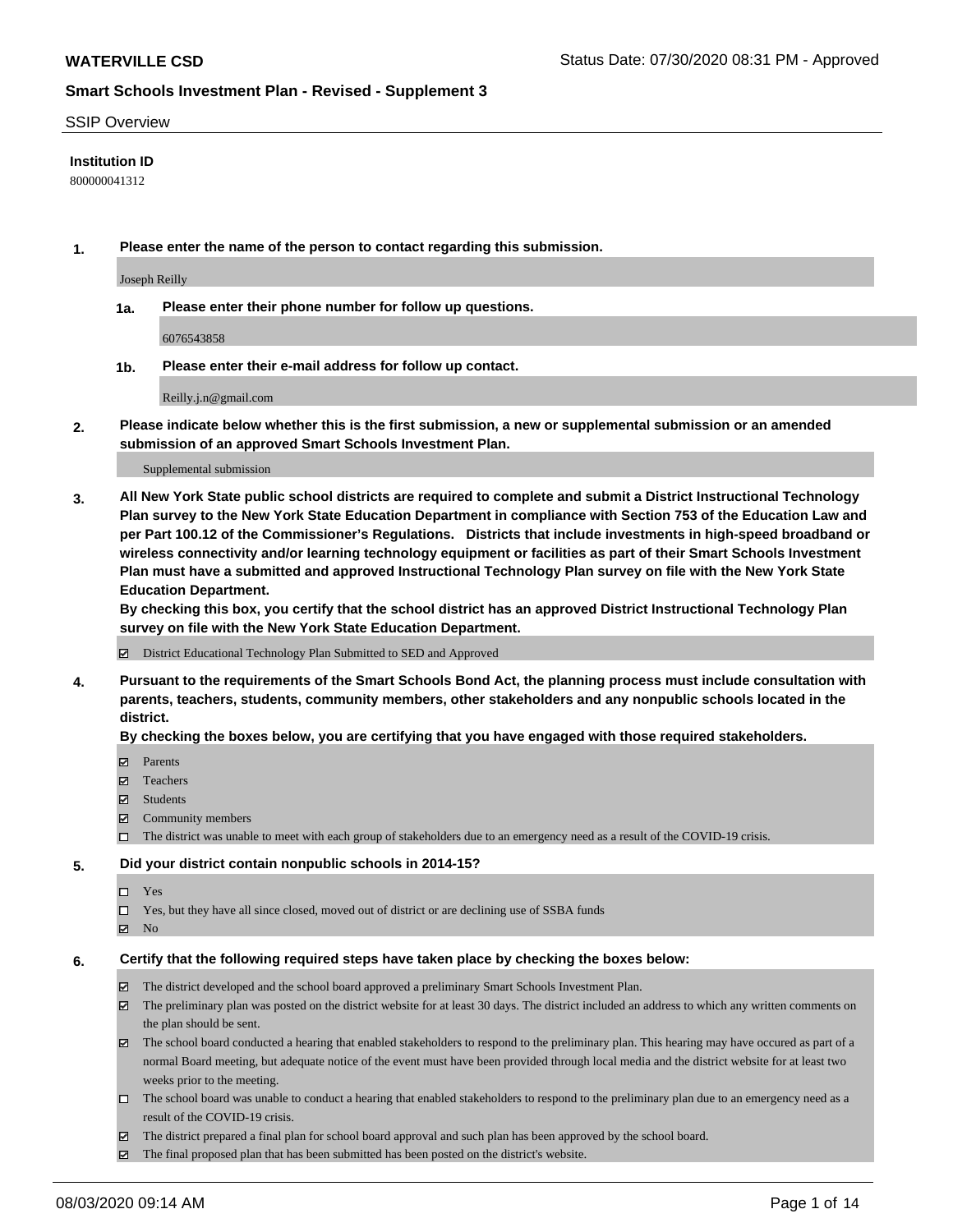SSIP Overview

**6a. Please upload the proposed Smart Schools Investment Plan (SSIP) that was posted on the district's website, along with any supporting materials. Note that this should be different than your recently submitted Educational Technology Survey. The Final SSIP, as approved by the School Board, should also be posted on the website and remain there during the course of the projects contained therein.**

Waterville Central 2019.pdf

**6b. Enter the webpage address where the final Smart Schools Investment Plan is posted. The Plan should remain posted for the life of the included projects.**

https://www.watervillecsd.org/Page/2577

**7. Please enter an estimate of the total number of students and staff that will benefit from this Smart Schools Investment Plan based on the cumulative projects submitted to date.**

830

**8. An LEA/School District may partner with one or more other LEA/School Districts to form a consortium to pool Smart Schools Bond Act funds for a project that meets all other Smart School Bond Act requirements. Each school district participating in the consortium will need to file an approved Smart Schools Investment Plan for the project and submit a signed Memorandum of Understanding that sets forth the details of the consortium including the roles of each respective district.**

 $\Box$  The district plans to participate in a consortium to partner with other school district(s) to implement a Smart Schools project.

### **9. Please enter the name and 6-digit SED Code for each LEA/School District participating in the Consortium.**

| Partner LEA/District | <b>ISED BEDS Code</b> |
|----------------------|-----------------------|
| (No Response)        | (No Response)         |

#### **10. Please upload a signed Memorandum of Understanding with all of the participating Consortium partners.**

(No Response)

**11. Your district's Smart Schools Bond Act Allocation is:**

\$997,805

#### **12. Final 2014-15 BEDS Enrollment to calculate Nonpublic Sharing Requirement**

|            | <b>Public Enrollment</b> | Nonpublic Enrollment | Total Enrollment | l Nonpublic Percentage |
|------------|--------------------------|----------------------|------------------|------------------------|
| Enrollment | 774                      |                      | 774.00           | 0.00                   |

**13. This table compares each category budget total, as entered in that category's page, to the total expenditures listed in the category's expenditure table. Any discrepancies between the two must be resolved before submission.**

|                                          | Sub-Allocations | <b>Expenditure Totals</b> | Difference |
|------------------------------------------|-----------------|---------------------------|------------|
| <b>School Connectivity</b>               | 0.00            | 0.00                      | 0.00       |
| Connectivity Projects for<br>Communities | 0.00            | 0.00                      | 0.00       |
| Classroom Technology                     | 300,675.00      | 300,675.00                | 0.00       |
| Pre-Kindergarten Classrooms              | 0.00            | 0.00                      | 0.00       |
| Replace Transportable<br>Classrooms      | 0.00            | 0.00                      | 0.00       |
| <b>High-Tech Security Features</b>       | 0.00            | 0.00                      | 0.00       |
| Nonpublic Loan                           | 0.00            | 0.00                      | 0.00       |
| Totals:                                  |                 |                           |            |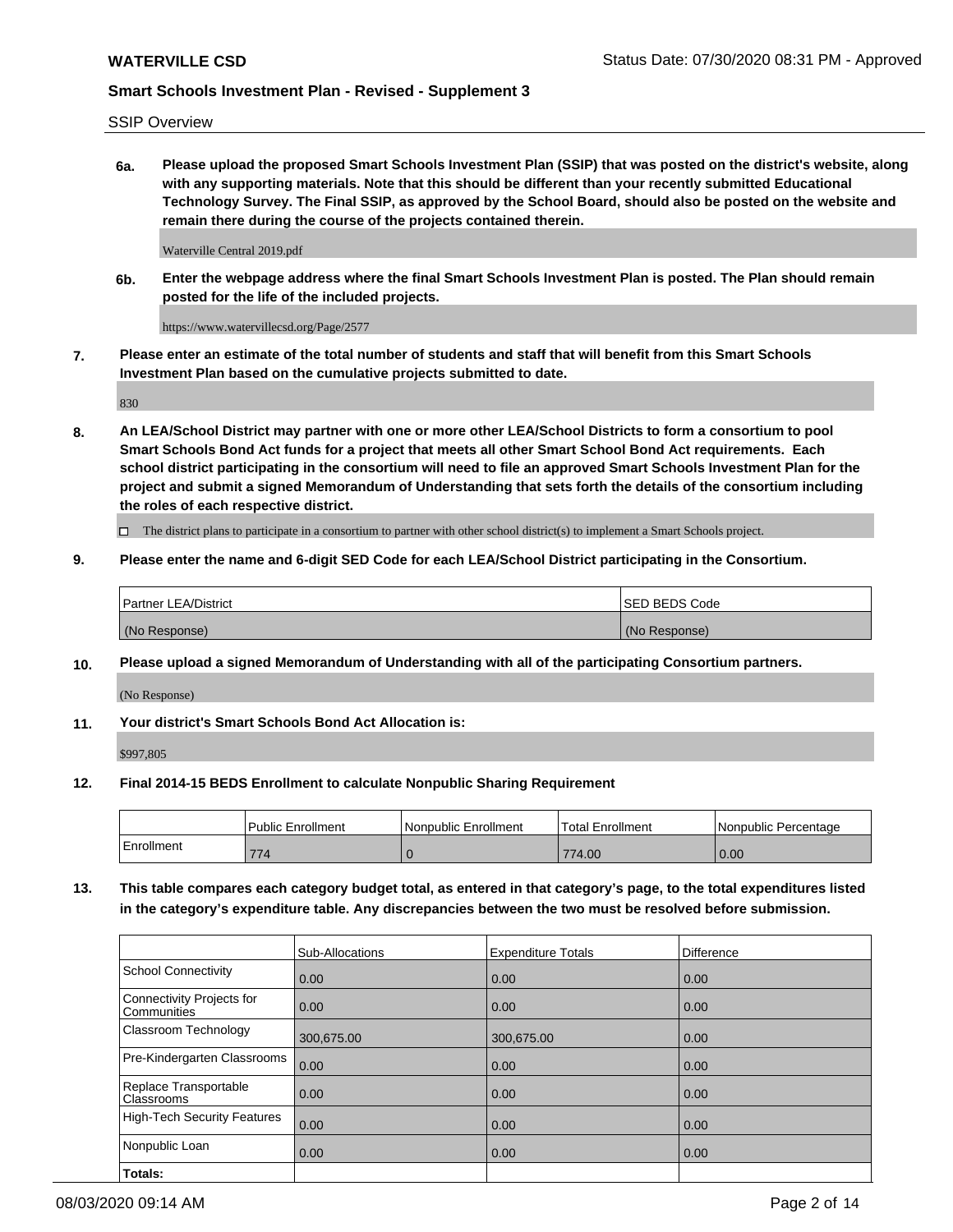SSIP Overview

| <b>Sub-Allocations</b> | Expenditure Totals | Difference |
|------------------------|--------------------|------------|
| 300,675                | 300.675            | 0          |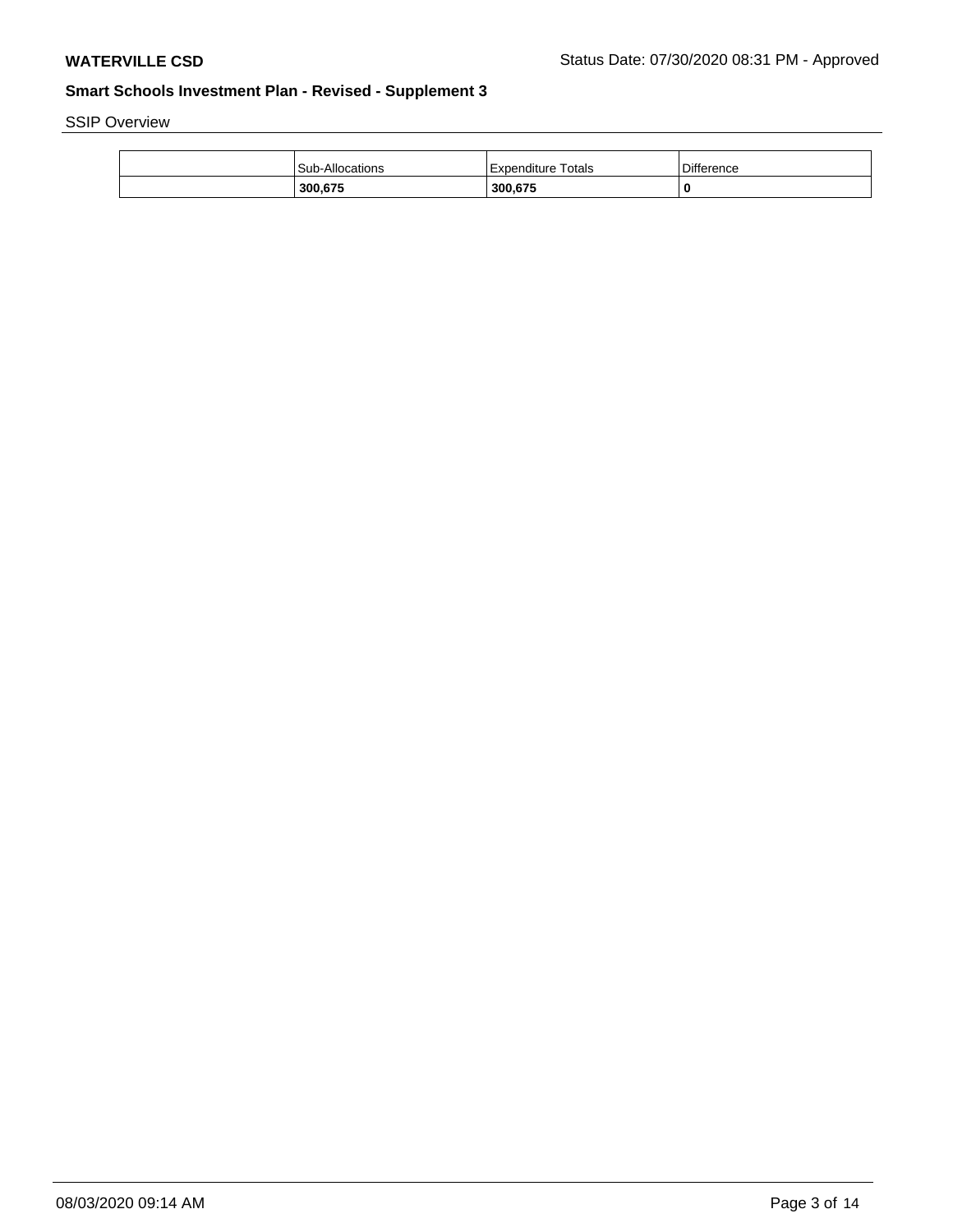School Connectivity

- **1. In order for students and faculty to receive the maximum benefit from the technology made available under the Smart Schools Bond Act, their school buildings must possess sufficient connectivity infrastructure to ensure that devices can be used during the school day. Smart Schools Investment Plans must demonstrate that:**
	- **• sufficient infrastructure that meets the Federal Communications Commission's 100 Mbps per 1,000 students standard currently exists in the buildings where new devices will be deployed, or**
	- **• is a planned use of a portion of Smart Schools Bond Act funds, or**
	- **• is under development through another funding source.**

**Smart Schools Bond Act funds used for technology infrastructure or classroom technology investments must increase the number of school buildings that meet or exceed the minimum speed standard of 100 Mbps per 1,000 students and staff within 12 months. This standard may be met on either a contracted 24/7 firm service or a "burstable" capability. If the standard is met under the burstable criteria, it must be:**

**1. Specifically codified in a service contract with a provider, and**

**2. Guaranteed to be available to all students and devices as needed, particularly during periods of high demand, such as computer-based testing (CBT) periods.**

**Please describe how your district already meets or is planning to meet this standard within 12 months of plan submission.**

(No Response)

**1a. If a district believes that it will be impossible to meet this standard within 12 months, it may apply for a waiver of this requirement, as described on the Smart Schools website. The waiver must be filed and approved by SED prior to submitting this survey.**

 $\Box$  By checking this box, you are certifying that the school district has an approved waiver of this requirement on file with the New York State Education Department.

**2. Connectivity Speed Calculator (Required). If the district currently meets the required speed, enter "Currently Met" in the last box: Expected Date When Required Speed Will be Met.**

|                  | l Number of     | Required Speed | Current Speed in | Expected Speed  | Expected Date                           |
|------------------|-----------------|----------------|------------------|-----------------|-----------------------------------------|
|                  | <b>Students</b> | In Mbps        | l Mbps           | to be Attained  | When Required                           |
|                  |                 |                |                  |                 | l Within 12 Months ISpeed Will be Met l |
| Calculated Speed | (No Response)   | 0.00           | (No Response)    | l (No Response) | l (No Response)                         |

**3. Describe how you intend to use Smart Schools Bond Act funds for high-speed broadband and/or wireless connectivity projects in school buildings.**

(No Response)

**4. Describe the linkage between the district's District Instructional Technology Plan and how the proposed projects will improve teaching and learning. (There should be a link between your response to this question and your responses to Question 1 in Section IV - NYSED Initiatives Alignment: "Explain how the district use of instructional technology will serve as a part of a comprehensive and sustained effort to support rigorous academic standards attainment and performance improvement for students."** 

**Your answer should also align with your answers to the questions in Section II - Strategic Technology Planning and the associated Action Steps in Section III - Action Plan.)**

(No Response)

**5. If the district wishes to have students and staff access the Internet from wireless devices within the school building, or in close proximity to it, it must first ensure that it has a robust Wi-Fi network in place that has sufficient bandwidth to meet user demand.**

**Please describe how you have quantified this demand and how you plan to meet this demand.**

(No Response)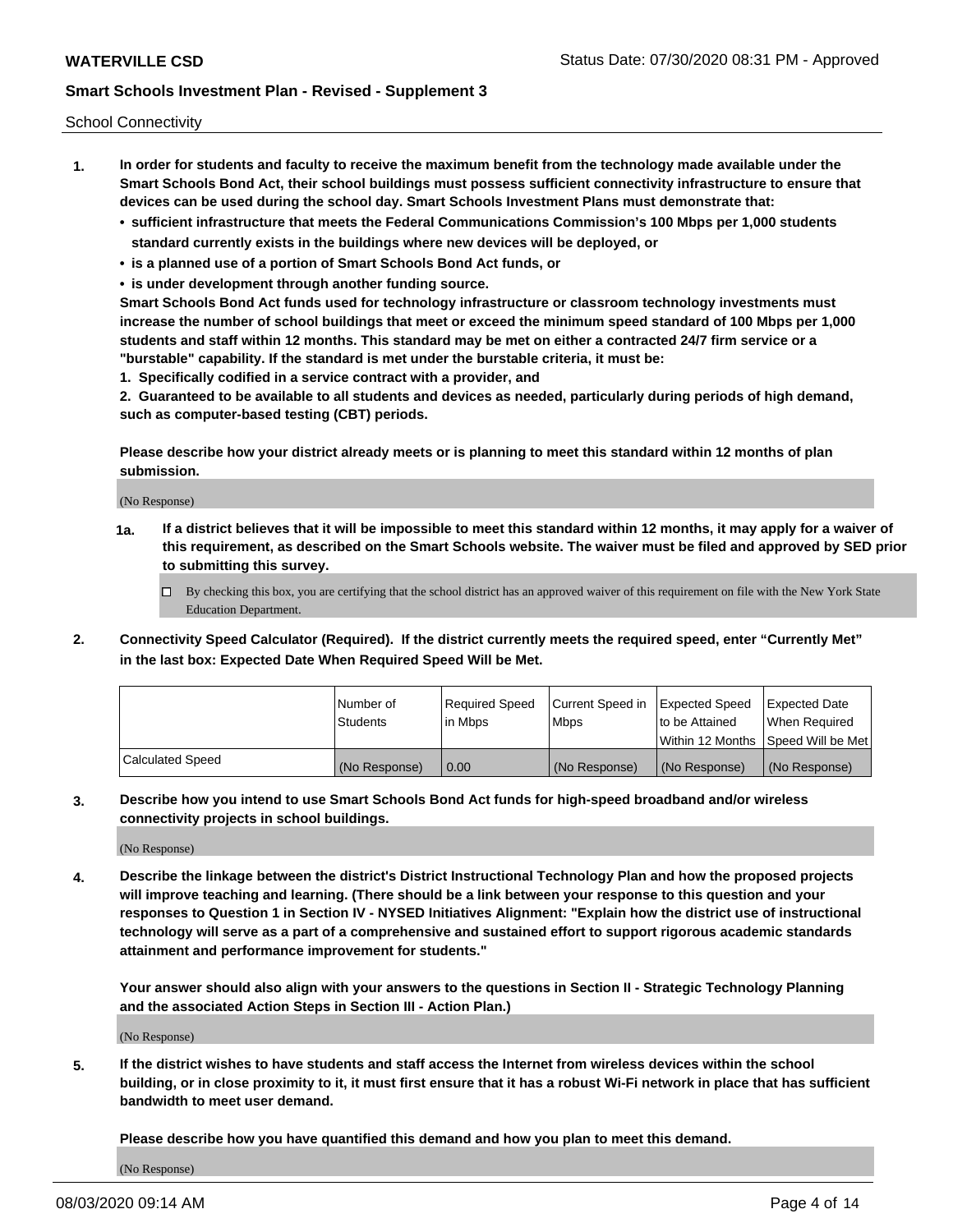School Connectivity

**6. Smart Schools plans with any expenditures in the School Connectivity category require a project number from the Office of Facilities Planning. Districts must submit an SSBA LOI and receive project numbers prior to submitting the SSIP. As indicated on the LOI, some projects may be eligible for a streamlined review and will not require a building permit.**

**Please indicate on a separate row each project number given to you by the Office of Facilities Planning.**

| Project Number |  |
|----------------|--|
| (No Response)  |  |

**7. Certain high-tech security and connectivity infrastructure projects may be eligible for an expedited review process as determined by the Office of Facilities Planning.**

#### **Was your project deemed eligible for streamlined review?**

(No Response)

#### **8. Include the name and license number of the architect or engineer of record.**

| Name          | License Number |
|---------------|----------------|
| (No Response) | (No Response)  |

#### **9. Public Expenditures – Loanable (Counts toward the nonpublic loan calculation)**

| Select the allowable expenditure type.<br>Repeat to add another item under each type. | <b>PUBLIC</b> Items to be<br>l Purchased | Quantity           | Cost Per Item    | <b>Total Cost</b> |
|---------------------------------------------------------------------------------------|------------------------------------------|--------------------|------------------|-------------------|
| (No Response)                                                                         | (No Response)                            | l (No<br>Response) | (No<br>Response) | $\overline{0.00}$ |
|                                                                                       |                                          | O                  | 0.00             |                   |

### **10. Public Expenditures – Non-Loanable (Does not count toward nonpublic loan calculation)**

| Select the allowable expenditure<br>type.<br>Repeat to add another item under<br>each type. | <b>PUBLIC</b> Items to be purchased | Quantity      | Cost per Item | <b>Total Cost</b> |
|---------------------------------------------------------------------------------------------|-------------------------------------|---------------|---------------|-------------------|
| (No Response)                                                                               | (No Response)                       | (No Response) | (No Response) | 0.00              |
|                                                                                             |                                     |               | 0.00          |                   |

#### **11. Final 2014-15 BEDS Enrollment to calculate Nonpublic Sharing Requirement (no changes allowed.)**

|            | Public Enrollment | Nonpublic Enrollment | 'Total Enrollment | l Nonpublic Percentage |
|------------|-------------------|----------------------|-------------------|------------------------|
| Enrollment | 774               |                      | 774.00            | 0.00                   |

#### **12. Total Public Budget - Loanable (Counts toward the nonpublic loan calculation)**

|                                                      | Public Allocations | <b>Estimated Nonpublic Loan</b><br>Amount | Estimated Total Sub-Allocations |
|------------------------------------------------------|--------------------|-------------------------------------------|---------------------------------|
| Network/Access Costs                                 | (No Response)      | 0.00                                      | 0.00                            |
| School Internal Connections and<br><b>Components</b> | (No Response)      | 0.00                                      | 0.00                            |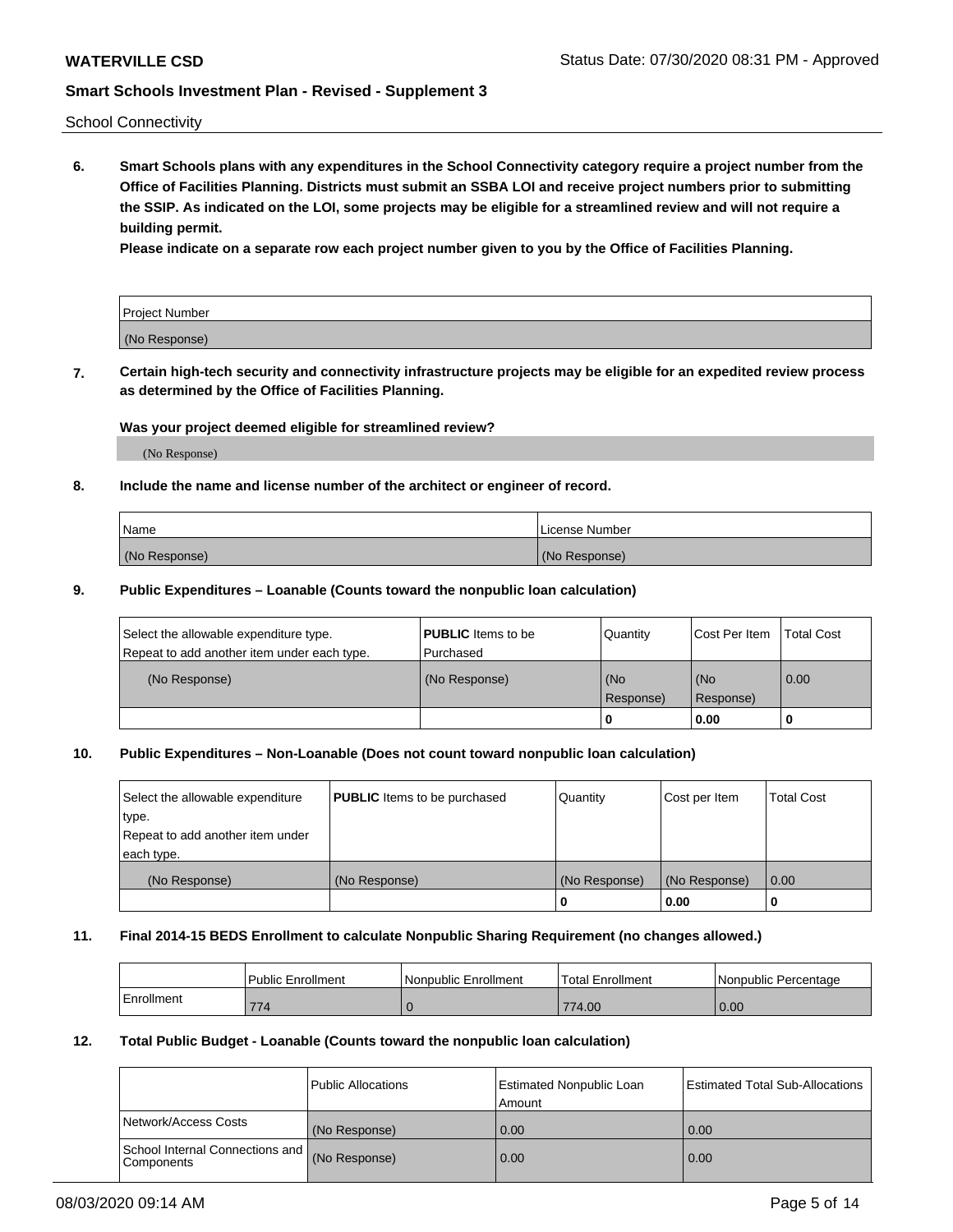School Connectivity

|         | Public Allocations | <b>Estimated Nonpublic Loan</b><br>l Amount | <b>Estimated Total Sub-Allocations</b> |
|---------|--------------------|---------------------------------------------|----------------------------------------|
| l Other | (No Response)      | 0.00                                        | 0.00                                   |
| Totals: | 0.00               | 0                                           |                                        |

## **13. Total Public Budget – Non-Loanable (Does not count toward the nonpublic loan calculation)**

|                                                   | Sub-<br>Allocation |
|---------------------------------------------------|--------------------|
| Network/Access Costs                              | (No Response)      |
| Outside Plant Costs                               | (No Response)      |
| <b>School Internal Connections and Components</b> | (No Response)      |
| Professional Services                             | (No Response)      |
| Testing                                           | (No Response)      |
| <b>Other Upfront Costs</b>                        | (No Response)      |
| <b>Other Costs</b>                                | (No Response)      |
| Totals:                                           | 0.00               |

# **14. School Connectivity Totals**

|                          | Total Sub-Allocations |
|--------------------------|-----------------------|
| Total Loanable Items     | $\overline{0.00}$     |
| Total Non-Ioanable Items | $\overline{0.00}$     |
| Totals:                  |                       |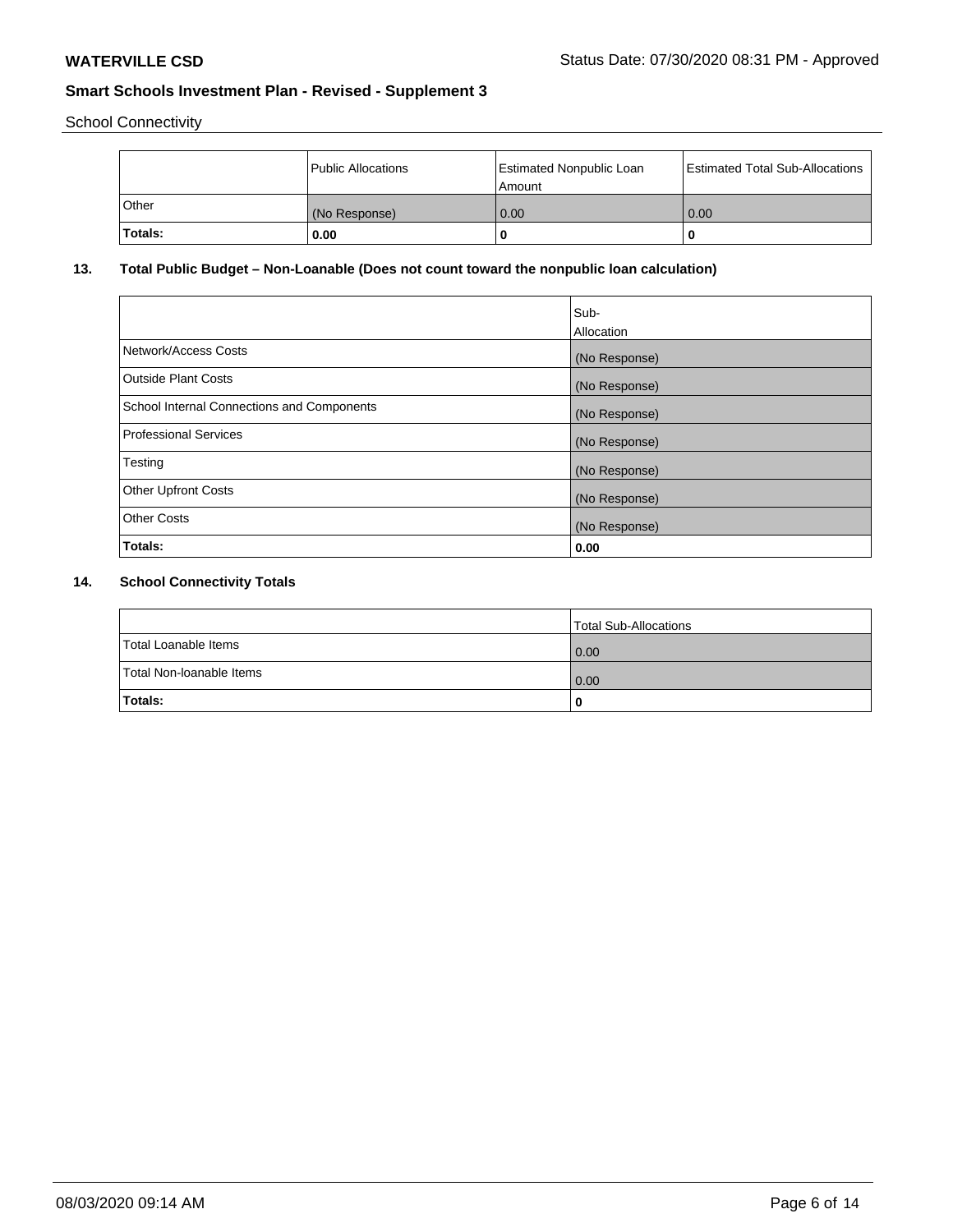Community Connectivity (Broadband and Wireless)

**1. Describe how you intend to use Smart Schools Bond Act funds for high-speed broadband and/or wireless connectivity projects in the community.**

(No Response)

**2. Please describe how the proposed project(s) will promote student achievement and increase student and/or staff access to the Internet in a manner that enhances student learning and/or instruction outside of the school day and/or school building.**

(No Response)

**3. Community connectivity projects must comply with all the necessary local building codes and regulations (building and related permits are not required prior to plan submission).**

 $\Box$  I certify that we will comply with all the necessary local building codes and regulations.

**4. Please describe the physical location of the proposed investment.**

(No Response)

**5. Please provide the initial list of partners participating in the Community Connectivity Broadband Project, along with their Federal Tax Identification (Employer Identification) number.**

| <b>Project Partners</b> | l Federal ID # |
|-------------------------|----------------|
| (No Response)           | (No Response)  |

**6. Please detail the type, quantity, per unit cost and total cost of the eligible items under each sub-category.**

| Select the allowable expenditure | Item to be purchased | Quantity      | Cost per Item | <b>Total Cost</b> |
|----------------------------------|----------------------|---------------|---------------|-------------------|
| type.                            |                      |               |               |                   |
| Repeat to add another item under |                      |               |               |                   |
| each type.                       |                      |               |               |                   |
| (No Response)                    | (No Response)        | (No Response) | (No Response) | 0.00              |
|                                  |                      | o             | 0.00          |                   |

**7. If you are submitting an allocation for Community Connectivity, complete this table.**

**Note that the calculated Total at the bottom of the table must equal the Total allocation for this category that you entered in the SSIP Overview overall budget.**

|                                    | Sub-Allocation |
|------------------------------------|----------------|
| Network/Access Costs               | (No Response)  |
| Outside Plant Costs                | (No Response)  |
| <b>Tower Costs</b>                 | (No Response)  |
| <b>Customer Premises Equipment</b> | (No Response)  |
| <b>Professional Services</b>       | (No Response)  |
| Testing                            | (No Response)  |
| <b>Other Upfront Costs</b>         | (No Response)  |
| <b>Other Costs</b>                 | (No Response)  |
| Totals:                            | 0.00           |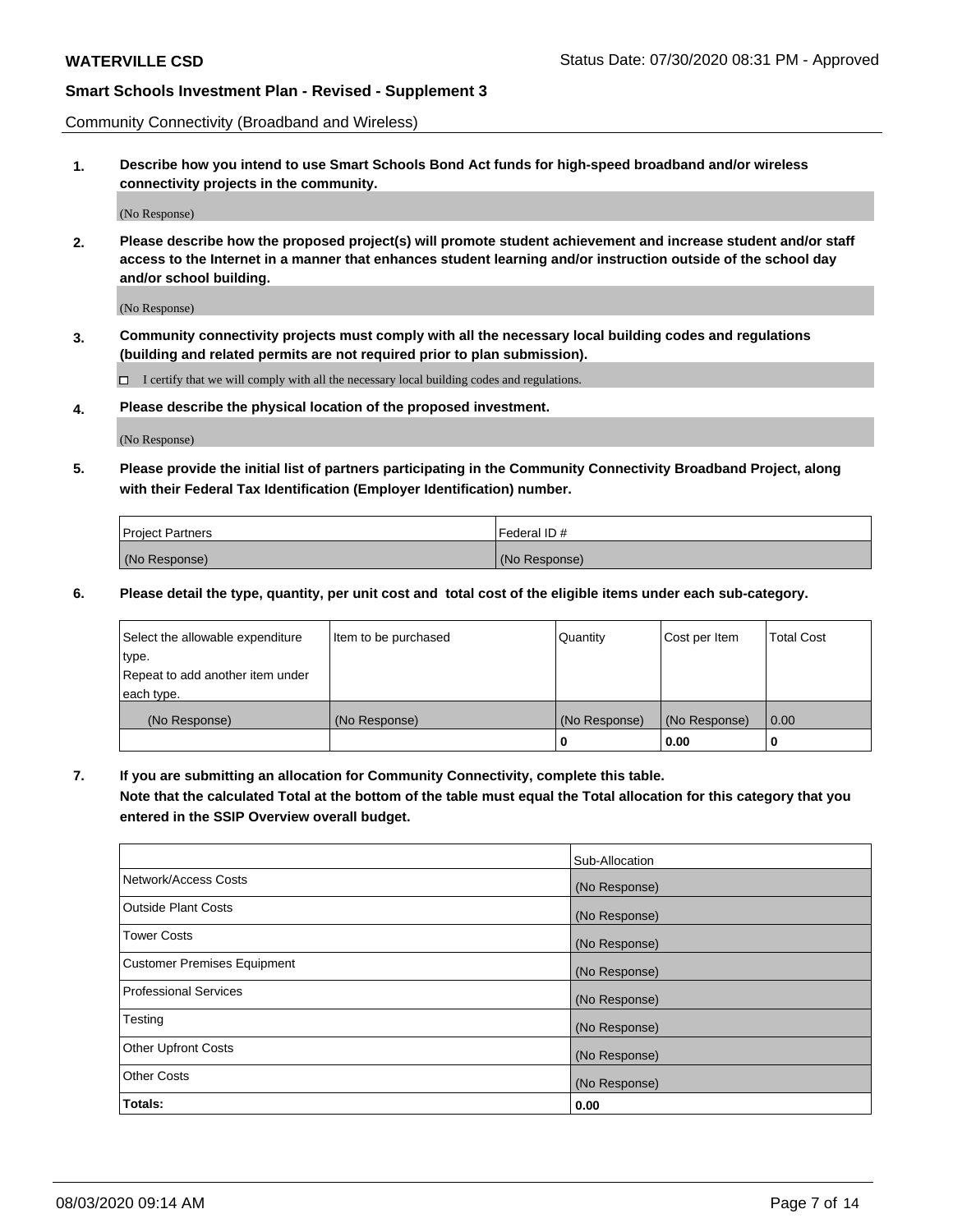#### Classroom Learning Technology

**1. In order for students and faculty to receive the maximum benefit from the technology made available under the Smart Schools Bond Act, their school buildings must possess sufficient connectivity infrastructure to ensure that devices can be used during the school day. Smart Schools Investment Plans must demonstrate that sufficient infrastructure that meets the Federal Communications Commission's 100 Mbps per 1,000 students standard currently exists in the buildings where new devices will be deployed, or is a planned use of a portion of Smart Schools Bond Act funds, or is under development through another funding source. Smart Schools Bond Act funds used for technology infrastructure or classroom technology investments must increase the number of school buildings that meet or exceed the minimum speed standard of 100 Mbps per 1,000 students and staff within 12 months. This standard may be met on either a contracted 24/7 firm service or a "burstable" capability. If the standard is met under the burstable criteria, it must be: 1. Specifically codified in a service contract with a provider, and**

**2. Guaranteed to be available to all students and devices as needed, particularly during periods of high demand, such as computer-based testing (CBT) periods.**

**Please describe how your district already meets or is planning to meet this standard within 12 months of plan submission.**

Waterville subscribes to broad band services through Madison Oneida Regional Information Center. They currently exceed that standard.

- **1a. If a district believes that it will be impossible to meet this standard within 12 months, it may apply for a waiver of this requirement, as described on the Smart Schools website. The waiver must be filed and approved by SED prior to submitting this survey.**
	- By checking this box, you are certifying that the school district has an approved waiver of this requirement on file with the New York State Education Department.
- **2. Connectivity Speed Calculator (Required). If the district currently meets the required speed, enter "Currently Met" in the last box: Expected Date When Required Speed Will be Met.**

|                         | l Number of     | Required Speed | Current Speed in | <b>Expected Speed</b> | <b>Expected Date</b>                    |
|-------------------------|-----------------|----------------|------------------|-----------------------|-----------------------------------------|
|                         | <b>Students</b> | lin Mbps       | <b>Mbps</b>      | to be Attained        | When Required                           |
|                         |                 |                |                  |                       | l Within 12 Months ISpeed Will be Met l |
| <b>Calculated Speed</b> | 790             | 79.00          | 1000             | 1000                  | <b>Currently Met</b>                    |

**3. If the district wishes to have students and staff access the Internet from wireless devices within the school building, or in close proximity to it, it must first ensure that it has a robust Wi-Fi network in place that has sufficient bandwidth to meet user demand.**

**Please describe how you have quantified this demand and how you plan to meet this demand.**

Waterville has a strong, ongoing relationship with the Oneida Herkimer Madison BOCES. On a regular basis, the technology team from OHM works in the building with both the administration and the staff to measure the instructional and administrative requirements of the district network. The team studies the number of students and staff in each area on a regular basis and adjust the recommended hardware for each of those locations if necessary. This plan is a component of the ongoing support of that plan with both wifi and hard wired network equipment included. In the first section of this Smart Schools Investment Plan, Waterville Central is proposing thw continued support of the additional 70 HP/Aruba Wireless Access Points that were installed in the first Smart School Application two years ago. The buildings are already wired for this service. Originally equipped with access points in a "zig zag" pattern, the building currently provides some capacity for devices, but this installation provided saturation coverage in all instructional and large group gathering spaces in the district. Learning is no longer be limited by the location or time of day for access

**4. All New York State public school districts are required to complete and submit an Instructional Technology Plan survey to the New York State Education Department in compliance with Section 753 of the Education Law and per Part 100.12 of the Commissioner's Regulations.**

**Districts that include educational technology purchases as part of their Smart Schools Investment Plan must have a submitted and approved Instructional Technology Plan survey on file with the New York State Education Department.**

By checking this box, you are certifying that the school district has an approved Instructional Technology Plan survey on file with the New York State Education Department.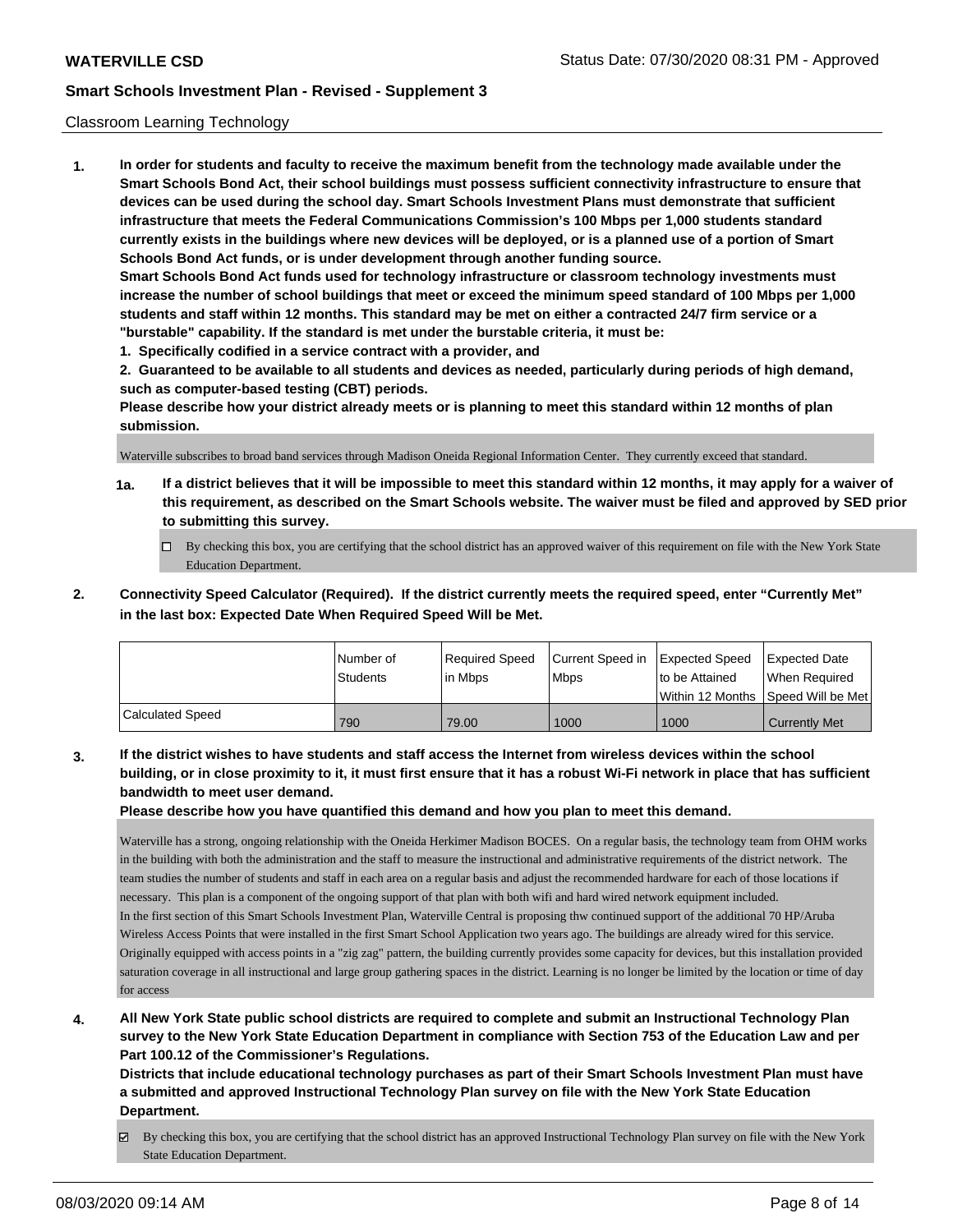#### Classroom Learning Technology

**5. Describe the devices you intend to purchase and their compatibility with existing or planned platforms or systems. Specifically address the adequacy of each facility's electrical, HVAC and other infrastructure necessary to install and support the operation of the planned technology.**

Waterville Central School District's teachers have taken advantage of the opportunities that technology offer to their instructional model and the success of their students. The funds in this application will be used to continue to support those efforts.

Included in this application are laser printers for many of the classrooms in the district. Additionally there are funds to supplement the local funds being used to support the one-to-one Chromebook program implementation. Funds will be used to replace existing desktops and laptops in use by students and staff. Finally, the district is preparing to replace existing classroom projectors with the next generation and is requesting funds for that project.

All of these devices replace existing devices and will not impact the infrastructure of the buildings.

#### **6. Describe how the proposed technology purchases will:**

- **> enhance differentiated instruction;**
- **> expand student learning inside and outside the classroom;**
- **> benefit students with disabilities and English language learners; and**
- **> contribute to the reduction of other learning gaps that have been identified within the district.**

**The expectation is that districts will place a priority on addressing the needs of students who struggle to succeed in a rigorous curriculum. Responses in this section should specifically address this concern and align with the district's Instructional Technology Plan (in particular Question 2 of E. Curriculum and Instruction: "Does the district's instructional technology plan address the needs of students with disabilities to ensure equitable access to instruction, materials and assessments?" and Question 3 of the same section: "Does the district's instructional technology plan address the provision of assistive technology specifically for students with disabilities to ensure access to and participation in the general curriculum?")**

### **In addition, describe how the district ensures equitable access to instruction, materials and assessments and participation in the general curriculum for both SWD and English Language Learners/Multilingual Learners (ELL/MLL) students.**

The Technology Plan and this application for the Waterville Central School District wishes to continue the implementation of a one-to-one learning environment for all students. This one-to-one environment will be populated by chromebooks. These devices are based on the Google Classroom learning platform. The primary benefit of these devices and this platform is that the platform is hardware agnostic. Old computers, new computers, Apple, Windows, even smart phones, as long as they have web access and a browser, the student can access their learning opportunities. Chromebooks offer a couple of advantages. First is the battery life. Students have devices that will last for an entire school day. 7 hours and even after school time. Students with disabilities and students who are at risk of failing high stakes tests will benefit from these devices. One of the primary benefits is extended learning time. The students can continue to work on assignments outside of the traditional 45 minute learning time. These devices will travel with the students to study halls, other classes, and the work can continue at home, outside of school hours. One of the most common IEP modifications is extended learning time. These devices will offer that. Additionally, students who have a mentor or who wish to dialogue with the instructor outside of the 45 minute class will have that opportunity via the cloud component to Google. Teachers and one to one aides can log in and review work even though the student might be off campus.

English language learners are often limited by the access to translators. These translators are not available 24/7. Students waiting to translate from English to native language or native language to English are limited by the schedule of the translator. Using the translation tool included on the chromebooks via the Google Classroom the students can quickly translate back and forth when they need it. They can translate source material or original compositions. Especially when the learning is relevant and a response from the instructor could be offered.

While the 1 to 1 implementation of chrome books to our students is the major focus of these expenditures, it is not the only area that the district will be focusing on. While chrome books do facilitate and benefit learning, the district will still need to utilize laptop and desktop systems in order to perform the functions that chrome books simply aren't equipped to do. For example, laptops/desktops will provide the opportunity for customization (e.g. optical drives along with multiple slots and ports). Laptops/desktops also allow for the use of advanced software along with faster processing speeds. Laptops/desktops can simply do some things better than chrome books are able to do.

Finally, in addition to the purchase of laser printers the district is looking to purchase projectors. The projector allows teachers to communicate the information with their students using a variety of modalities in an effort to differentiate instruction. By using these projectors, teachers can use videos, slides and image examples to clarify information to their students in any number of subject areas.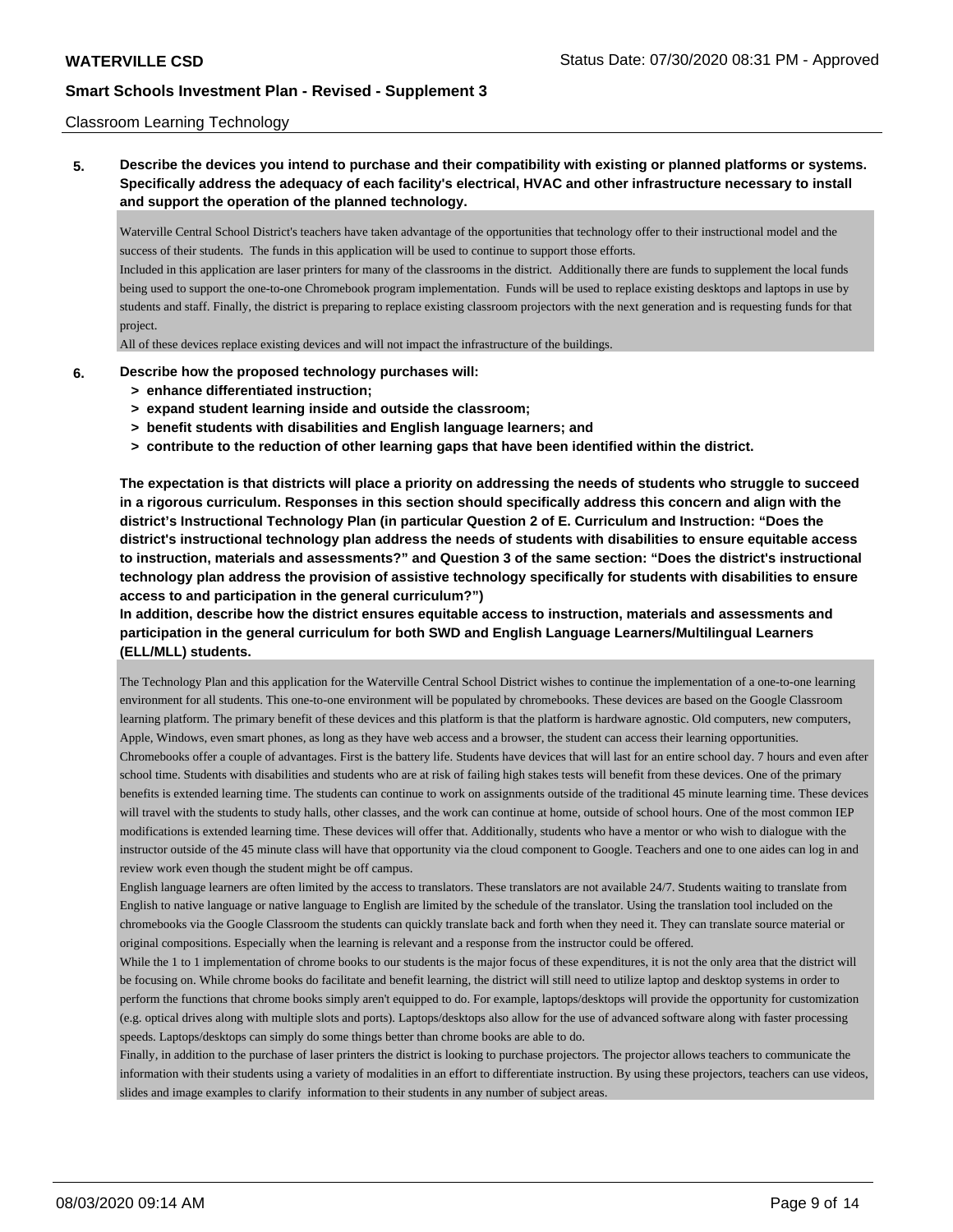#### Classroom Learning Technology

### **7. Where appropriate, describe how the proposed technology purchases will enhance ongoing communication with parents and other stakeholders and help the district facilitate technology-based regional partnerships, including distance learning and other efforts.**

While the devices proposed in this plan does not offer a direct impact on ongoing communication with parents or other stakeholders. Waterville Central School district does offer a robust Student Management platform. A component of this is the Parent Portal. Parents can check student attendance, academic performance, disciplinary status, and even lunch charges on a real time basis. Additionally, email contact information is provided for all teachers and administrators allowing direct and timely communication between parents and school personnel. The technology proposed does offer and exciting opportunity for distance learning. A traditional distance learning classroom has one distinct challenge. Scheduling. The room is limited by the four walls and the available times. The Chromebook technology and Google Classroom platform is not limited by that challenge. Every device has the capacity to be a distance learning device. The onboard camera and microphone make every device a distance learning device and every room a distance learning room. The students could use this individually or in groups via the existing projectors that are commonly available in the classrooms. Resources as near as teachers in the building or even resources available globally are just a few clicks of the mouse away.

**8. Describe the district's plan to provide professional development to ensure that administrators, teachers and staff can employ the technology purchased to enhance instruction successfully.**

**Note: This response should be aligned and expanded upon in accordance with your district's response to Question 1 of F. Professional Development of your Instructional Technology Plan: "Please provide a summary of professional development offered to teachers and staff, for the time period covered by this plan, to support technology to enhance teaching and learning. Please include topics, audience and method of delivery within your summary."**

Waterville currently has a limited one-to-one project. To participate in this pilot program, the teachers had to commit to many hours of professional development in the use of Chrome Books and Google Chrome in their classrooms. Included in this training is specific training on the Google Apps including Docs, Sheets, and Slides. A news addition is for Google Hang Outs. This app allows the students and the instructors to video conference via Google with their peers and the instructors as needed. Finally, the teachers are trained on Google Classroom. This allows teachers to manage the classroom devices, share content from and to the devices and facilitate peer reviews of individual work. Provided on both a local and regional level through Oneida Herkimer Madison BOCES, this professional development will continue to be an integral and required component at Waterville. In addition, the teachers who are in the pilot will serve as "turn key" trainers for the next generation of one-to-one teachers as well as "go to" resources during any instructional challenges

**9. Districts must contact one of the SUNY/CUNY teacher preparation programs listed on the document on the left side of the page that supplies the largest number of the district's new teachers to request advice on innovative uses and best practices at the intersection of pedagogy and educational technology.**

 $\boxtimes$  By checking this box, you certify that you have contacted the SUNY/CUNY teacher preparation program that supplies the largest number of your new teachers to request advice on these issues.

**9a. Please enter the name of the SUNY or CUNY Institution that you contacted.**

College at Oneonta

**9b. Enter the primary Institution phone number.**

607-436-2541

**9c. Enter the name of the contact person with whom you consulted and/or will be collaborating with on innovative uses of technology and best practices.**

Dr. Jan Bowers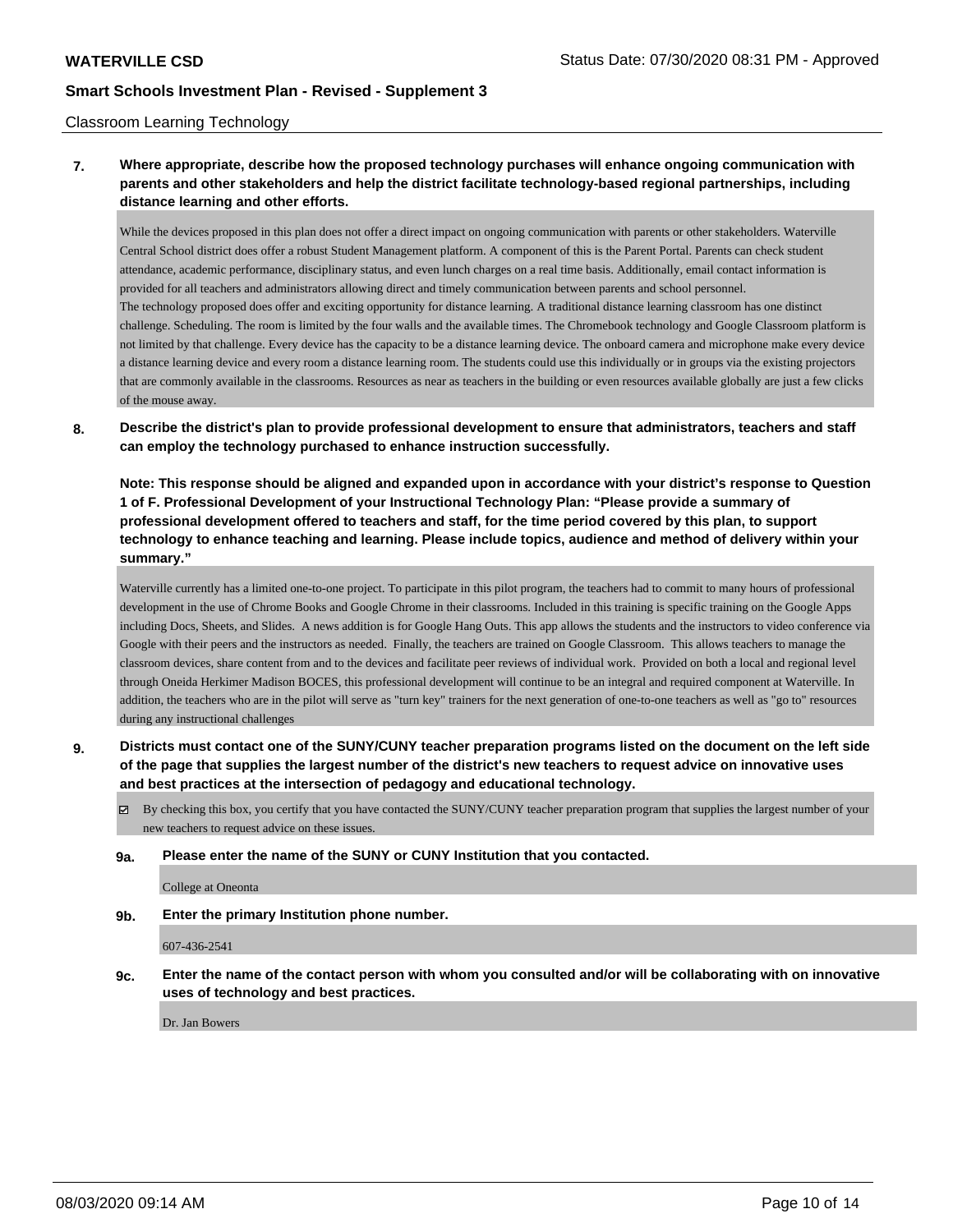#### Classroom Learning Technology

**10. To ensure the sustainability of technology purchases made with Smart Schools funds, districts must demonstrate a long-term plan to maintain and replace technology purchases supported by Smart Schools Bond Act funds. This sustainability plan shall demonstrate a district's capacity to support recurring costs of use that are ineligible for Smart Schools Bond Act funding such as device maintenance, technical support, Internet and wireless fees, maintenance of hotspots, staff professional development, building maintenance and the replacement of incidental items. Further, such a sustainability plan shall include a long-term plan for the replacement of purchased devices and equipment at the end of their useful life with other funding sources.**

 $\boxtimes$  By checking this box, you certify that the district has a sustainability plan as described above.

**11. Districts must ensure that devices purchased with Smart Schools Bond funds will be distributed, prepared for use, maintained and supported appropriately. Districts must maintain detailed device inventories in accordance with generally accepted accounting principles.**

By checking this box, you certify that the district has a distribution and inventory management plan and system in place.

#### **12. Please detail the type, quantity, per unit cost and total cost of the eligible items under each sub-category.**

| Select the allowable expenditure | Item to be Purchased             | Quantity | Cost per Item | <b>Total Cost</b> |
|----------------------------------|----------------------------------|----------|---------------|-------------------|
| type.                            |                                  |          |               |                   |
| Repeat to add another item under |                                  |          |               |                   |
| each type.                       |                                  |          |               |                   |
| <b>Other Costs</b>               | HP 602dn Laser Printer           | 13       | 1,200.00      | 15,600.00         |
| <b>Other Costs</b>               | HP LaserJet Enterprise MFP M528f | 6        | 2.200.00      | 13,200.00         |
| <b>Laptop Computers</b>          | <b>Chrome Books</b>              | 450      | 275.00        | 123,750.00        |
| <b>Other Costs</b>               | <b>Chrome Licenses</b>           | 375      | 27.00         | 10,125.00         |
| <b>Laptop Computers</b>          | <b>Dell laptop Computers</b>     | 75       | 800.00        | 60.000.00         |
| <b>Desktop Computers</b>         | <b>Dell Desktop Computers</b>    | 75       | 600.00        | 45,000.00         |
| <b>Other Costs</b>               | Casio XJ-V100 Projector          | 33       | 1,000.00      | 33,000.00         |
|                                  |                                  | 1,027    | 6,102.00      | 300,675           |

#### **13. Final 2014-15 BEDS Enrollment to calculate Nonpublic Sharing Requirement (no changes allowed.)**

|            | l Public Enrollment | l Nonpublic Enrollment | <b>Total Enrollment</b> | l Nonpublic<br>l Percentage |
|------------|---------------------|------------------------|-------------------------|-----------------------------|
| Enrollment | 774                 |                        | 774.00                  | 0.00                        |

#### **14. If you are submitting an allocation for Classroom Learning Technology complete this table.**

|                         | Public School Sub-Allocation | <b>Estimated Nonpublic Loan</b><br>Amount<br>(Based on Percentage Above) | <b>Estimated Total Public and</b><br>Nonpublic Sub-Allocation |
|-------------------------|------------------------------|--------------------------------------------------------------------------|---------------------------------------------------------------|
| Interactive Whiteboards | 0.00                         | 0.00                                                                     | 0.00                                                          |
| Computer Servers        | 0.00                         | 0.00                                                                     | 0.00                                                          |
| Desktop Computers       | 45,000.00                    | 0.00                                                                     | 45,000.00                                                     |
| Laptop Computers        | 183,750.00                   | 0.00                                                                     | 183,750.00                                                    |
| <b>Tablet Computers</b> | 0.00                         | 0.00                                                                     | 0.00                                                          |
| <b>Other Costs</b>      | 71,925.00                    | 0.00                                                                     | 71,925.00                                                     |
| Totals:                 | 300,675.00                   | 0                                                                        | 300,675                                                       |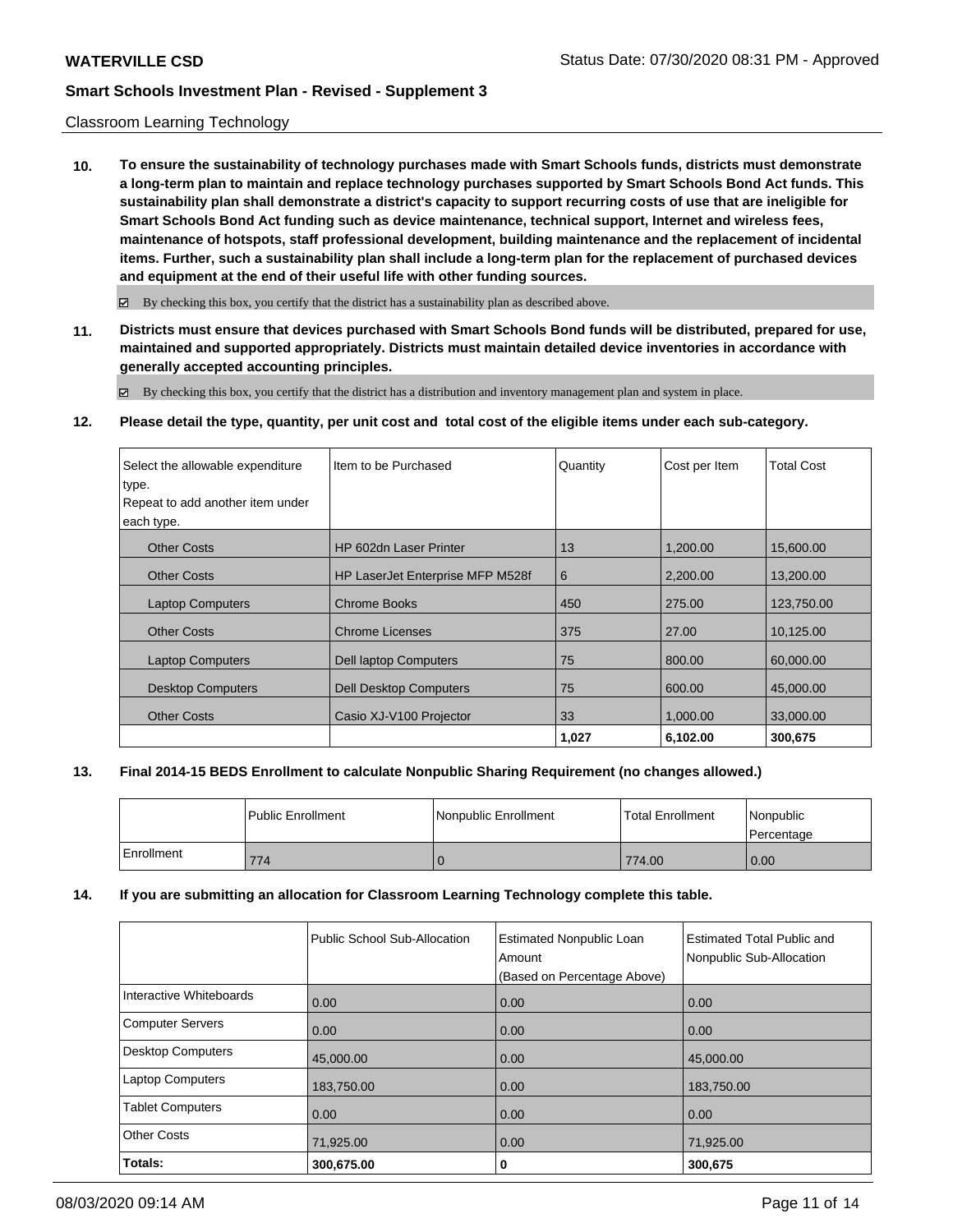#### Pre-Kindergarten Classrooms

**1. Provide information regarding how and where the district is currently serving pre-kindergarten students and justify the need for additional space with enrollment projections over 3 years.**

(No Response)

- **2. Describe the district's plan to construct, enhance or modernize education facilities to accommodate prekindergarten programs. Such plans must include:**
	- **Specific descriptions of what the district intends to do to each space;**
	- **An affirmation that new pre-kindergarten classrooms will contain a minimum of 900 square feet per classroom;**
	- **The number of classrooms involved;**
	- **The approximate construction costs per classroom; and**
	- **Confirmation that the space is district-owned or has a long-term lease that exceeds the probable useful life of the improvements.**

(No Response)

**3. Smart Schools Bond Act funds may only be used for capital construction costs. Describe the type and amount of additional funds that will be required to support ineligible ongoing costs (e.g. instruction, supplies) associated with any additional pre-kindergarten classrooms that the district plans to add.**

(No Response)

**4. All plans and specifications for the erection, repair, enlargement or remodeling of school buildings in any public school district in the State must be reviewed and approved by the Commissioner. Districts that plan capital projects using their Smart Schools Bond Act funds will undergo a Preliminary Review Process by the Office of Facilities Planning.**

**Please indicate on a separate row each project number given to you by the Office of Facilities Planning.**

| Project Number |  |
|----------------|--|
| (No Response)  |  |
|                |  |

**5. Please detail the type, quantity, per unit cost and total cost of the eligible items under each sub-category.**

| Select the allowable expenditure | Item to be purchased | Quantity      | Cost per Item | <b>Total Cost</b> |
|----------------------------------|----------------------|---------------|---------------|-------------------|
| 'type.                           |                      |               |               |                   |
| Repeat to add another item under |                      |               |               |                   |
| each type.                       |                      |               |               |                   |
| (No Response)                    | (No Response)        | (No Response) | (No Response) | 0.00              |
|                                  |                      | U             | 0.00          |                   |

**6. If you have made an allocation for Pre-Kindergarten Classrooms, complete this table. Note that the calculated Total at the bottom of the table must equal the Total allocation for this category that you entered in the SSIP Overview overall budget.**

|                                          | Sub-Allocation |
|------------------------------------------|----------------|
| Construct Pre-K Classrooms               | (No Response)  |
| Enhance/Modernize Educational Facilities | (No Response)  |
| <b>Other Costs</b>                       | (No Response)  |
| Totals:                                  | 0.00           |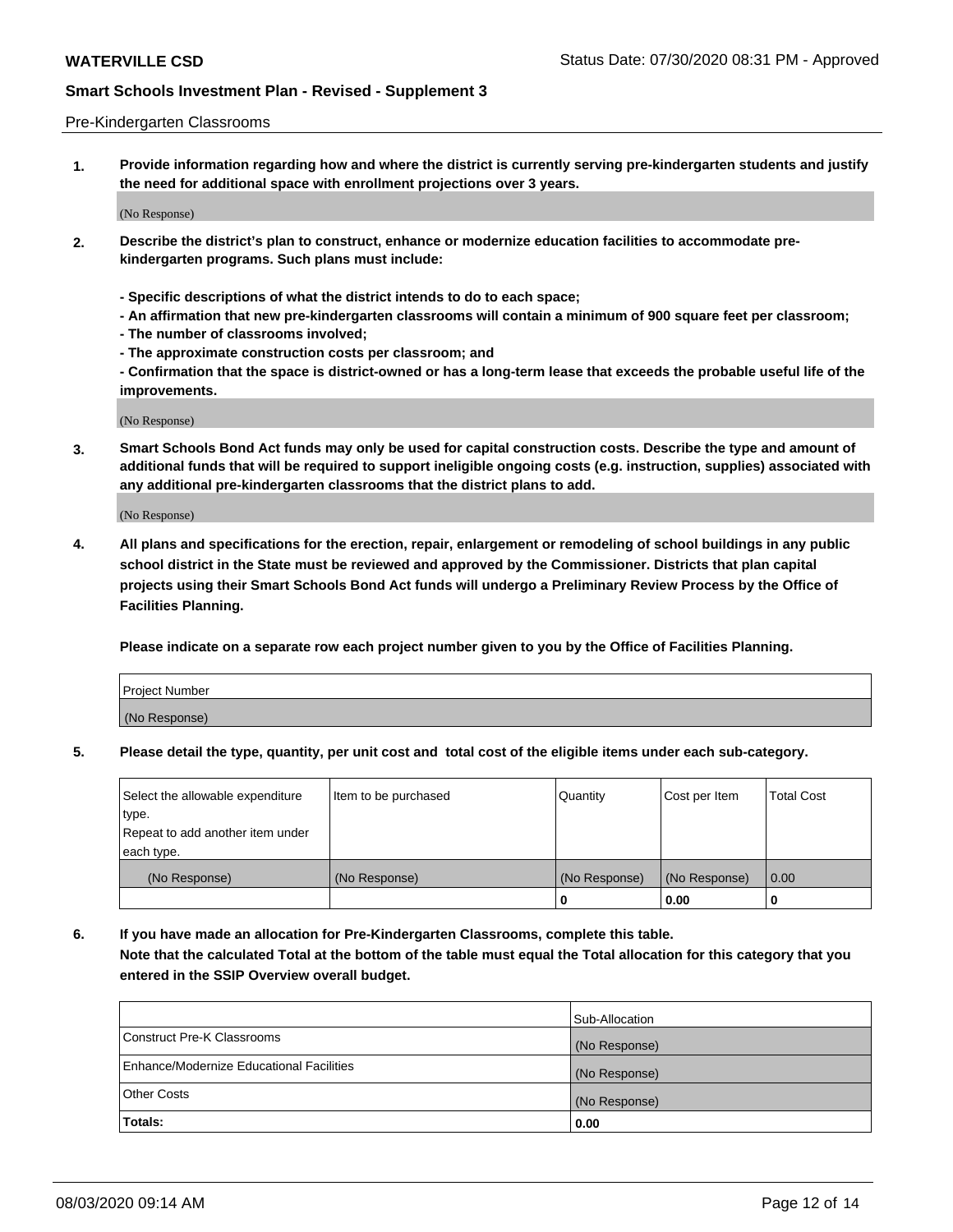Replace Transportable Classrooms

**1. Describe the district's plan to construct, enhance or modernize education facilities to provide high-quality instructional space by replacing transportable classrooms.**

(No Response)

**2. All plans and specifications for the erection, repair, enlargement or remodeling of school buildings in any public school district in the State must be reviewed and approved by the Commissioner. Districts that plan capital projects using their Smart Schools Bond Act funds will undergo a Preliminary Review Process by the Office of Facilities Planning.**

**Please indicate on a separate row each project number given to you by the Office of Facilities Planning.**

| Project Number |  |
|----------------|--|
|                |  |
|                |  |
|                |  |
|                |  |
| (No Response)  |  |
|                |  |
|                |  |
|                |  |

**3. For large projects that seek to blend Smart Schools Bond Act dollars with other funds, please note that Smart Schools Bond Act funds can be allocated on a pro rata basis depending on the number of new classrooms built that directly replace transportable classroom units.**

**If a district seeks to blend Smart Schools Bond Act dollars with other funds describe below what other funds are being used and what portion of the money will be Smart Schools Bond Act funds.**

(No Response)

**4. Please detail the type, quantity, per unit cost and total cost of the eligible items under each sub-category.**

| Select the allowable expenditure | Item to be purchased | Quantity      | Cost per Item | Total Cost |
|----------------------------------|----------------------|---------------|---------------|------------|
| ∣type.                           |                      |               |               |            |
| Repeat to add another item under |                      |               |               |            |
| each type.                       |                      |               |               |            |
| (No Response)                    | (No Response)        | (No Response) | (No Response) | 0.00       |
|                                  |                      | u             | 0.00          |            |

**5. If you have made an allocation for Replace Transportable Classrooms, complete this table. Note that the calculated Total at the bottom of the table must equal the Total allocation for this category that you entered in the SSIP Overview overall budget.**

|                                                | Sub-Allocation |
|------------------------------------------------|----------------|
| Construct New Instructional Space              | (No Response)  |
| Enhance/Modernize Existing Instructional Space | (No Response)  |
| Other Costs                                    | (No Response)  |
| Totals:                                        | 0.00           |